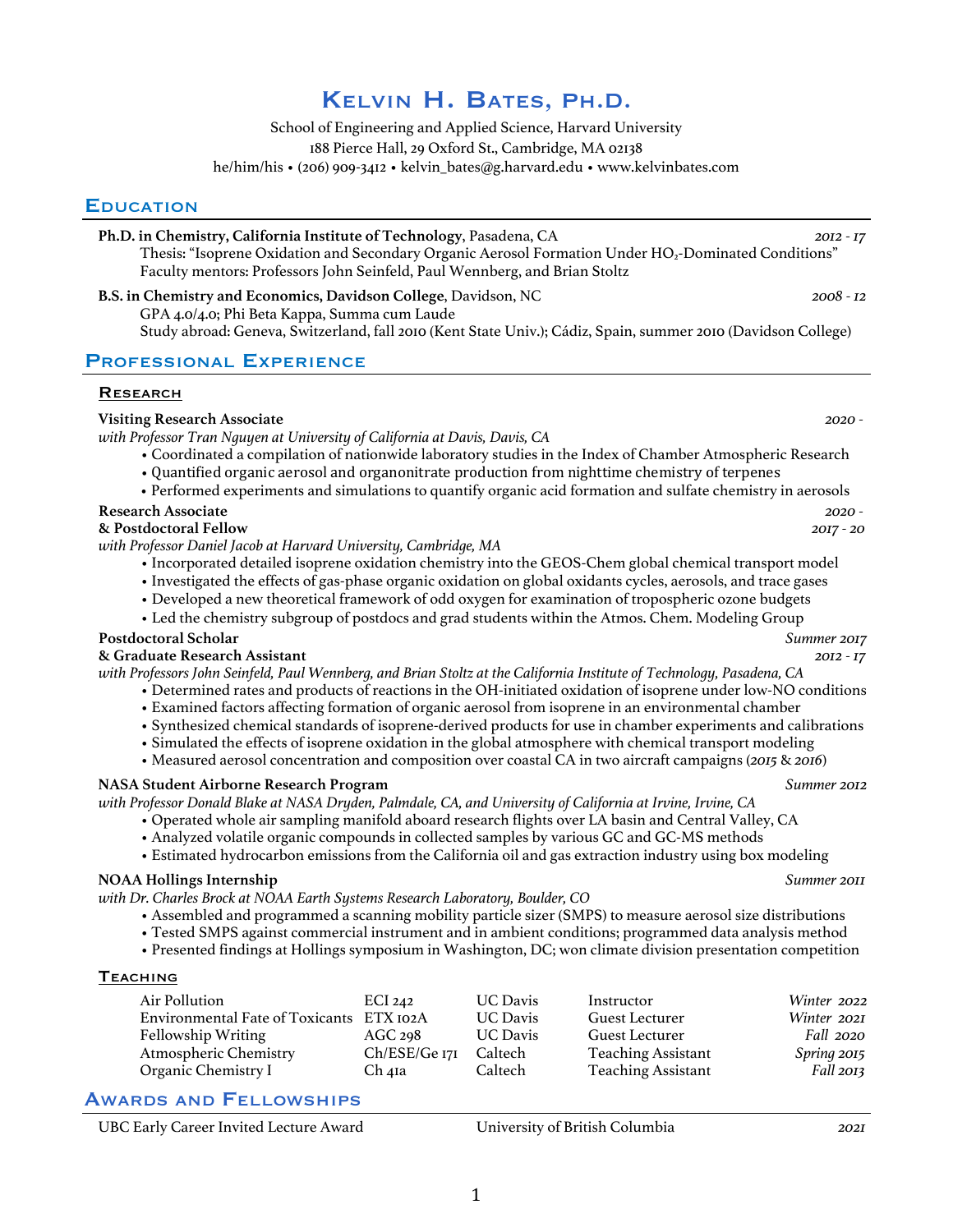| Climate and Global Change Postdoctoral Fellowship  | National Fellowship, NOAA                 | $20I7 - I9$ |
|----------------------------------------------------|-------------------------------------------|-------------|
| Center for the Environment Postdoctoral Fellowship | <b>Harvard University</b>                 | $20I7 - I9$ |
| Selected to participate in ACCESS XIV              | Brookhaven National Lab                   | Summer 2017 |
| NSF Graduate Research Fellowship                   | National Fellowship, NSF                  | $20I4 - I7$ |
| Sharp Fellowship                                   | California Institute of Technology        | $20I2 - I3$ |
| David Halbert Howard, Jr. Chemistry Award          | Davidson College, Dept. of Chemistry      | Spring 2011 |
| ACS Outstanding Scholastic Achievement Award       | American Chemical Society, Regional Award | Spring 2011 |
| Goldwater Scholarship Honorable Mention            | National Fellowship                       | Spring 2011 |
| Ernest F. Hollings Undergraduate Scholarship       | National Fellowship, NOAA                 | $20I0 - I2$ |
| POLYED Award for Achievement in Organic Chemistry  | Davidson College, Dept. of Chemistry      | Spring 2010 |
| Davidson Honor Scholarship                         | Davidson College                          | $2008 - I2$ |
| Presidential Scholar                               | National Award                            | Spring 2008 |
|                                                    |                                           |             |

# **AFFILIATIONS**

| American Geophysical Union (AGU)                 | member | $20I2 -$ |
|--------------------------------------------------|--------|----------|
| American Association for Aerosol Research (AAAR) | member | 20I4 -   |
| American Meteorological Society                  | member | $2018 -$ |
| <b>American Chemical Society</b>                 | member | $20I9 -$ |
|                                                  |        |          |

# **PUBLICATIONS**

- 40. Shen, L., Jacob, D. J., Santillana, M., **Bates, K. H.**, Zhuang, J., and Chen, W. A machine learning-guided adaptive algorithm to reduce the computational cost of integrating kinetics in global atmospheric chemistry models: application to GEOS-Chem version 12.0.0 and v12.9.1. *Geosci. Model Dev.*, Accepted.
- 39. **Bates, K. H.**, Burke, G. J. P., Cope, J. D., and Nguyen, T. B. The nitrate radical (NO<sub>3</sub>) oxidation of  $\alpha$ -pinene is a significant source of secondary organic aerosol and organic nitrogen under simulated ambient nighttime conditions. *Atmos. Chem. Phys.,* 22, 1467-1482, DOI: 10.5194/acp-22-1467-2022, 2022.
- 38. Dovrou, E., **Bates, K. H.**, Moch, J. M., Mickley, L. J., Jacob, D. J., and Keutsch, F. N. Catalytic role of formaldehyde in particulate matter formation. *Proc. Nat'l. Acad. Sci*., 119 (6), e2113265119; DOI: 10.1073/pnas.2113265119, 2022.
- 37. **Bates, K. H.**, Jacob, D. J., Li, K., Ivatt, P. D., Evans, M. J., Yan, Y. and Lin, J. Development and evaluation of a new compact mechanism for aromatic oxidation in atmospheric models. *Atmos. Chem. Phys.,* 21, 18351-18374, DOI: 10.5194/acp-21-18351-2021, 2021.
- 36. **Bates, K. H.**, Cope, J. D., and Nguyen, T. B. Gas-phase oxidation rates and products of 1,2-dihydroxy isoprene. *Environ. Sci. Technol.*, 55 (20), 14294-14304, DOI: 10.1021/acs.est.1c04177, 2021.
- 35. Dovrou, E., **Bates, K. H.**, Rivera-Rios, J. C., Cox, J. L., Shutter, J. D., and Keutsch, F. N. Towards a chemical mechanism of the oxidation of aqueous sulfur dioxide via isoprene hydroxyl hydroperoxides (ISOPOOH). *Atmos. Chem. Phys.,* 21, 8999-9008, DOI: 10.5194/acp-21-8999-2021, 2021.
- 34. Cope, J. D., Abellar, K. A., **Bates, K. H.,** Fu, X., and Nguyen, T. B. Aqueous OH Oxidation of Erythritol and Isoprene's 2-Methyltetrols as Sources of Formic and Acetic Acids in the Atmosphere. *ACS Earth Space Chem.,* just accepted. DOI: 10.1021/acsearthspacechem.1c00107, 2021.
- 33. Kwon, H.-A., Park, R. J., Oak, Y., Nowlan, C. R., Janz, S. J., Kowalewski, M. G., Fried, A., Walega, J., **Bates, K. H.**, Choi, J., Blake, D. R., Wisthaler, A, and Woo, J.-H.. Top-down estimates of anthropogenic VOC emissions in South Korea using formaldehyde vertical measurements from aircraft during the KORUS-AQ campaign. *Elem. Sci. Anth.,* 9 (1). DOI: 10.1525/elementa.2021.00109, 2021.
- 32. Zhai, S., Jacob, D. J., Wang, X., Liu, Z., Wen, T., Shah, V., Li, K., Moch, J. M., **Bates, K. H.**, Song, S., Shen, L., Zhang, Y., Luo, G., Yu, F., Sun, Y., Wang, L., Qi, M., Tao, J., Gui, K., Xu, H., Zhang, Q., Zhao, T., Wang, Y., Lee, H. C., Choi, H., and Liao, H. Control of particulate nitrate air pollution in China. *Nature Geosci.* Accepted, DOI: 10.1038/s41561-021-00726-z,  $2021$
- 31. **Bates, K. H.**, Jacob, D. J., Wang, S., Hornbrook, R. S., Apel, E. C., Kim, M. J., Millet, D. B., Wells, K. C., Chen, X., Brewer, J. F., Ray, E. A., Commane, R., Diskin, G. S., and Wofsy, S. C. The global budget of atmospheric methanol: new constraints on secondary, oceanic, and terrestrial sources. *J. Geophys. Res. – Atmos.*, 126 (4). DOI: 10.1029/2020JD033439, 2021.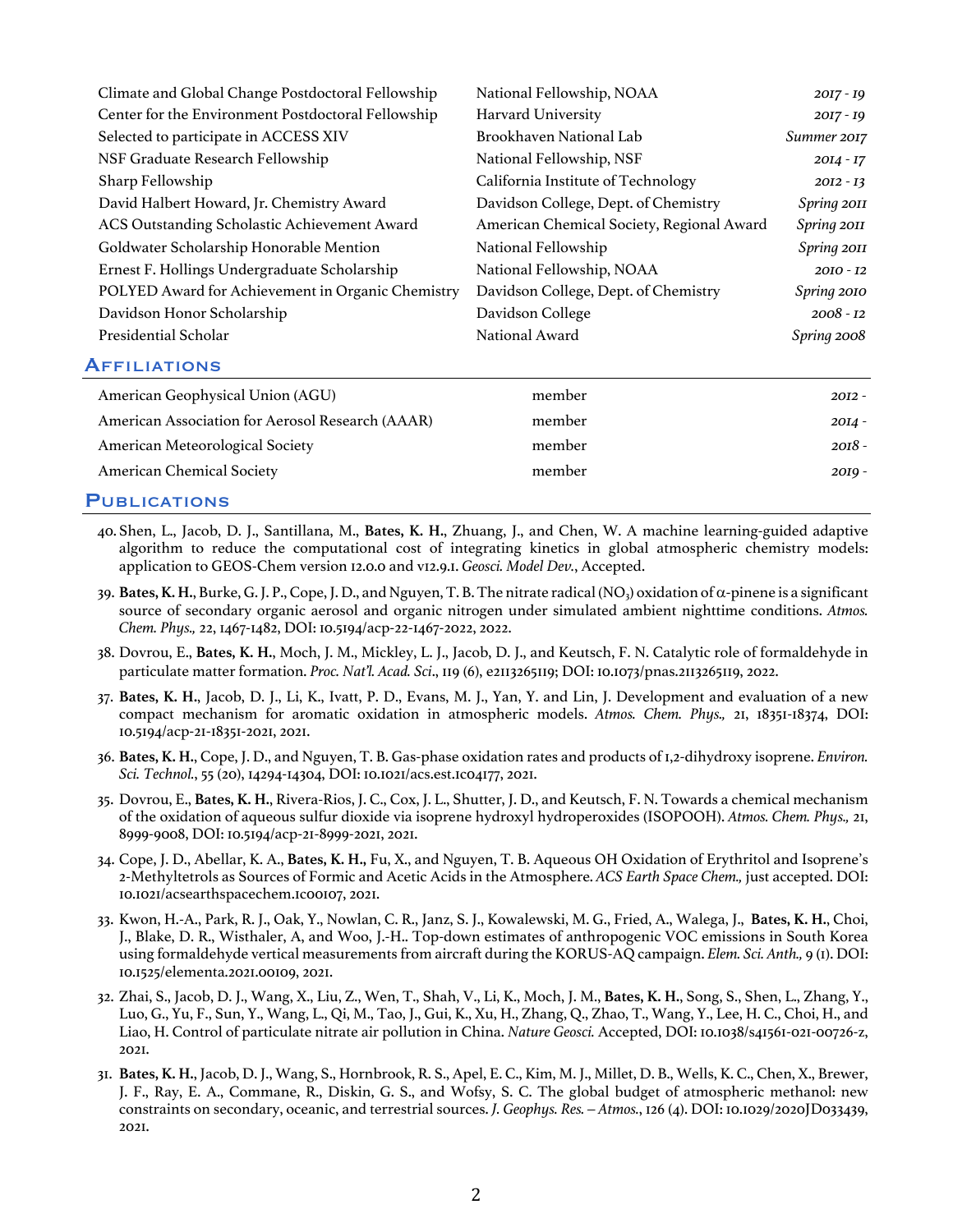- 30. Li, K., Jacob, D. J., Liao, H., Qiu, Y., Shen, L., Zhai, S., **Bates, K. H.**, Sulprizio, M. P., Song, S., Lu, X., Zhang, Q., and Zheng, B. Ozone pollution in the North China Plain spreading into the late-winter haze season. *Proc. Nat'l Acad. Sci*., 118 (10), DOI: 10.1073/pnas.2015797118, 2021.
- 29. Vasquez, K. T., Crounse, J. D., Schulze, B. C., **Bates, K. H.**, Teng, A. P., Xu, L., and Wennberg, P. O. Rapid hydrolysis of tertiary isoprene nitrate efficiently removes NOx from the atmosphere. *Proc. Nat'l Acad. Sci*., 117 (52) 33011-33016. DOI: 10.1073/pnas.2017442117, 2020.
- 28. Wells, K. C., Millet, D. B., Payne, V. H., Deventer, M. J., **Bates, K. H.**, de Gouw, J. A., Graus, M., Warneke, C., Wisthaler, A., and Fuentes, J. D. Global measurements of isoprene from space: Constraints on emissions and atmospheric oxidation over source regions. *Nature*, 585, 225-233, DOI: 10.1038/s41586-020-2664-3, 2020.
- 27. Wang, S., Apel, E., Schwantes, R. H., **Bates, K. H.,** Fischer, E., Hornbrook, R., Hills, A., Emmons, L., Tilmes, S., Lamarque, J.-F., Yang, M., Marandino, C., Saltzman, E., de Bruyn, W., Kameyama, S., Tanimoto, H., Omori, Y., Hall, S., Ullmann, K., Ryerson, T., Daube, B., Commane, R., McKain, K., Sweeney, C., Thames, A., Miller, D., Brune, W., Diskin, G., DiCanci, J., and Wofsy, S. Global atmospheric budget of acetone: air-sea exchange and the contribution to the hydroxyl radicals. *J. Geophys. Res. – Atmos.*, 125 (15). DOI: 10.1029/2020JD032553, 2020.
- 26. Link, M., Nguyen, T. B., **Bates, K. H.,** Müller, J.-F., and Farmer, D. Can isoprene oxidation explain high concentrations of atmospheric formic and acetic acid over forests? *ACS Earth Space Chem.,* 4 (5), 730-740, DOI: 10.1021/acsearthspacechem.0c00010, 2020.
- 25. Schulze, B. C., Charan, S. M., Kenseth, C. M., Kong, W., **Bates, K. H.,** Williams, W., Metcalf, A. R., Jonsson, H. H., Woods, R., Sorooshian, A., Flagan, R. C., and Seinfeld, J. H. Characterization of aerosol hygroscopicity over the Northeast Pacific Ocean: Impacts on prediction of CCN and stratocumulus cloud droplet number concentrations. *Earth Space Sci.,* 7, e2020EA001098, DOI: 10.1029/2020EA001098, 2020.
- 24. **Bates, K. H.** and Jacob, D. J. An expanded definition of the odd oxygen family for tropospheric ozone budgets: Implications for ozone lifetime and stratospheric influence. *Geophys. Res. Lett.,* 47, e2019GL084486, DOI: 10.1029/2019GL084486, 2020.
- 23. Møller, K. H., Kurtén, T., **Bates, K. H.,** Thornton, J. A., and Kjaergaard, H. G. Thermalized epoxide formation in the Atmosphere. *J. Phys. Chem. A,* 123 (49), 10620-10630, DOI: 10.1021/acs.jpca.9b09364, 2019.
- 22. Dovrou, E., Rivera-Rios, J. C., **Bates, K. H.** and Keutsch, F. N. Sulfate formation via cloud processing from isoprene hydroxyl hydroperoxides (ISOPOOH). *Environ. Sci. Technol*., 53 (21), 12476-12484, DOI: 10.1021/acs.est.9b04645, 2019.
- 21. Li, K., Jacob, D. J., Liao, H., Zhu, J., Shah, V., Shen, L., **Bates, K. H.,** Zhang, Q., and Zhai, S. A two-pollutant strategy for improving ozone and particulate air quality in China. *Nature Geosci.* 12, 906-910, DOI: 10.1038/s41561-019-0464-x, 2019.
- 20. **Bates, K. H.** and Jacob, D. J. A new model mechanism for atmospheric oxidation of isoprene: Global effects on oxidants, nitrogen oxides, organic products, and secondary organic aerosol. *Atmos. Chem. Phys.,* 19, 9613-9640, DOI: 10.5194/acp-19-9613-2019, 2019.
- 19. Rooney, B., Zhao, R., Wang, Y., **Bates, K. H.**, Pillarisetti, A., Sharma, S., Kundu, S., Bond, T. C., Lam, N., Ozultun, B., Xu, L., Fleming, L. T., Weltman, R., Meinardi, S., Blake, D. R., Nizkorodov, S. A., Edwards, R. D., Yadav, A., Arora, N. K., Smith, K. R., and Seinfeld, J. H. Impacts of household sources on air pollution at village and regional scales in India. *Atmos. Chem. Phys.*, 19, 7719-7742. DOI: 10.5194/acp-19-7719-2019, 2019.
- 18. Schwantes, R. H., Charan, S. M., **Bates, K. H.,** Huang, Y., Nguyen, T. B., Mai, H., Kong, W., Flagan, R. C., and Seinfeld, J. H. Low-volatility compounds contribute significantly to isoprene sSOA under high-NO conditions. *Atmos. Chem. Phys.,* 19, 7255-7278. DOI: 10.5194/acp-19-7255-2019, 2019.
- 17. Møller, K. H., **Bates, K. H.**, and Kjaergaard, H. G. The importance of hydrogen shift reactions in atmospheric isoprene oxidation. *J. Phys. Chem. A.*, 123 (4), 920-932. DOI: 10.1021/acs.jpca.8b10432, 2019.
- 16. Li, K., Jacob, D. J., Liao, H., Shen, L., Zhang, Q., and **Bates, K. H.** Anthropogenic drivers of 2013-2017 trends in summer surface ozone in China. *Proc. Nat'l Acad. Sci.*, 116 (2), 422-427, DOI: 10.1073/pnas.1812168116, 2019.
- 15. Allen, H. M., Teng, A. P., **Bates, K. H.**, Crounse, J. D., Thayer, M., Rivera-Rios, J., Keutsch, F., St. Clair, J. M., and Wennberg, P. O. Kinetics and product yields of the OH driven oxidation of hydroxymethyl hydroperoxide. *J. Phys. Chem. A,* 122 (30), 6292-6302, DOI: 10.1021/acs.jpca.8b04577, 2018.
- 14. Kalashnikova, O. V., Garay, M. J., Xu, F., **Bates, K. H.**, Kong, S., Kenseth, C., Cappa, C., Siedel, F., Yorks, J., Diner, D. J., Jonsson, H. H., and Seinfeld, J. H. Photopolarimetric sensitivity to black carbon content of wildfire smoke: Results from the 2016 IMPACT-PM field campaign. *J. Geophys. Res. – Atmos.,* 123 (10), 5376-5396, DOI: 10:1029/2017JD028032, 2018.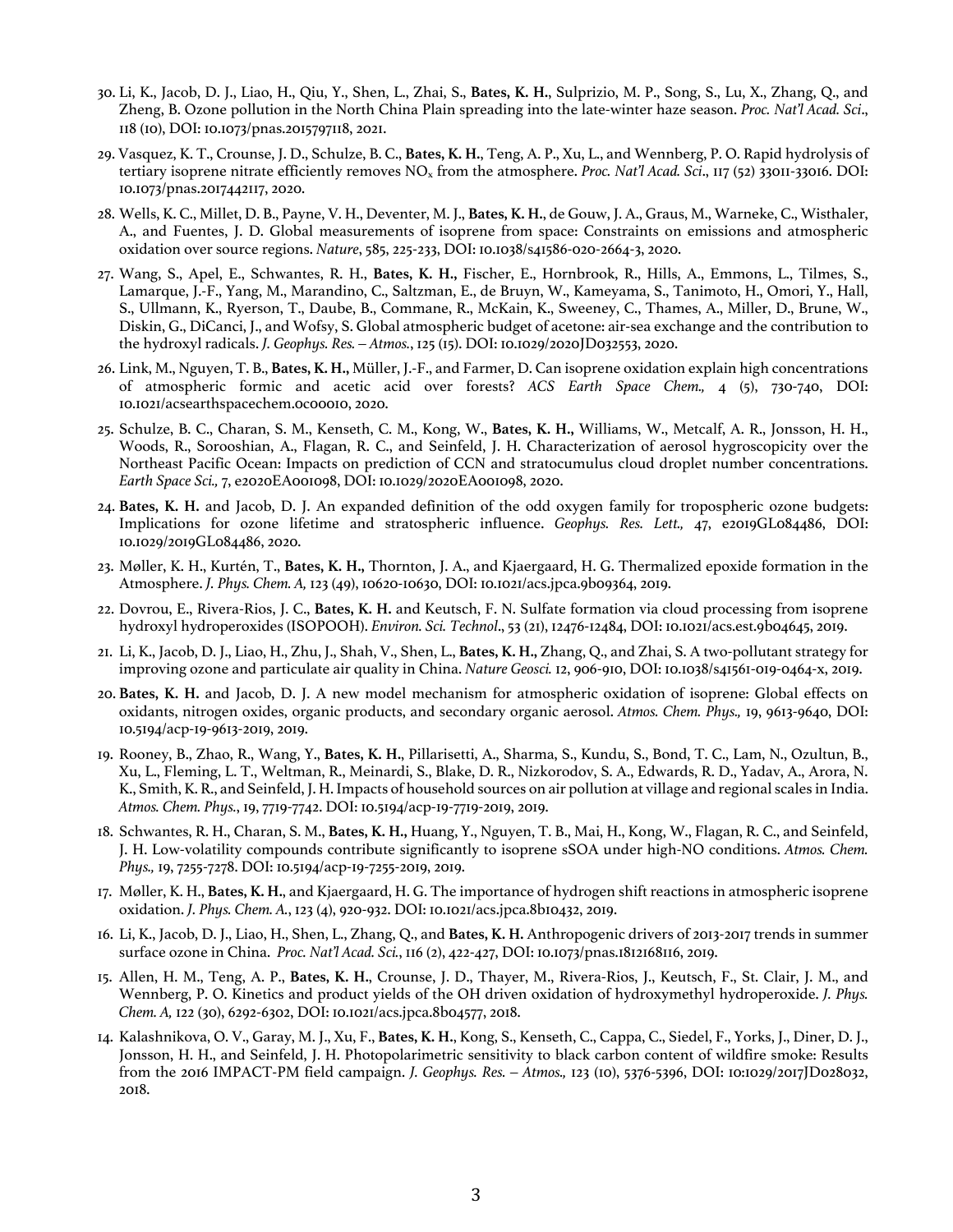- 13. Wennberg, P. O., **Bates, K. H.,** Crounse, J. D., Dodson, L. G., McVay, R. C., Mertens, L. A., Nguyen, T. B., Praske, E., Schwantes, R. H., Smarte, M. D., St. Clair, J. M., Teng, A. P., Zhang, X., and Seinfeld, J. The gas-phase oxidation of isoprene and its first-generation products. *Chem. Rev.,* 118 (7), 3337-3390, DOI: 10.1021/acs.chemrev.7b00439, 2018.
- 12. Sorooshian, A., MacDonald, A. B., Dadashazar, H., **Bates, K. H.**, Coggon, M. M., Craven, J. S., Crosbie, E., Hersey, S. P., Hodas, N., Lin, J. J., Negrón Marty, A., Maudlin, L. C., Metcalf, A. R., Murphy, S. M., Prabhakar, G., Rissman, T. A., Shingler, T., Varutbangkul, T., Wang, Z., Woods, R. K., Chuang, P. Y., Nenes, A., Jonsson, H. H., Flagan, R. C., and Seinfeld, J. H. A multi-year data set on aerosol-cloud-precipitation-meteorology interactions for marine stratocumulus clouds. *Scientific Data,* 5, 180026, DOI: 10.1038/sdata.2018.26, 2018.
- 11. **Bates, K. H.**, Nguyen, T. B., Teng, A. P., Crounse, J. D., Kjaergaard, H. G., Stoltz, B. M., Seinfeld, J. H., and Wennberg, P. O. Production and fate of C<sub>4</sub> dihydroxycarbonyl compounds from isoprene oxidation. *J. Phys. Chem. A*, 120 (1), 106-117, DOI: 10.1021/acs.jpca.5b10335, 2016.
- 10. Wang, Z., Ramirez, M. M., Dadashazar, H., MacDonald, A., Crosbie, E., **Bates, K. H.,** Coggon, M. M., Craven, J. S., Lynch, P., Campbell, J. R., Aghdam, M. A., Woods, R. K., Jonsson, H., Flagan, R. C., Seinfeld, J. H., and Sorooshian, A. Contrasting cloud composition between coupled and decoupled marine boundary layer clouds. *J. Geophys*. *Res. – Atmos.,* 121 (19), 11679-11691, DOI: 10.1002/2016JD025695, 2016.
- 9. Nguyen, T. B., Crounse, J. D., Teng, A. P., Coggon, M. M., Schwantes, R. H., **Bates, K. H.**, Zhang, L., Feiner, P., Miller, D. C., Skog, K., Rivera, J., Olson, K., Koss, A., Goldstein, A. H., de Gouw, J., Tyndall, G., Brun, W. H., Keutsch, F. N., Seinfeld, J. H., and Wennberg, P. O. Atmospheric fates of Criegee intermediates in the ozonolysis of isoprene. *Phys. Chem. Chem. Phys.,* 18, 10241-10254, DOI: 10.1039/C6CP00053C, 2016.
- 8. Liu, Y., Brito, J., Dorris, M., Rivera-Rios, J. C., Seco, R., **Bates, K. H.**, Artaxo, P., Duvoisin, S., Keutsch, F. N., Kim, S., Goldstein, A. H., Guenther, A., Manzi, A.-O., de Souza, R., Springston, S. R., Watson, T. B., McKinney, K. A., and Martin, S. T. Isoprene photochemistry over the Amazon rain forest. *Proc. Nat'l. Acad. Sci.*, 113 (22), 6125-6130, DOI: 10.1073/pnas.1524136113, 2016.
- 7. Zhang, X., Dalleska, N. F., Huang, D. D., **Bates, K. H**., Sorooshian, A., Flagan, R. C., and Seinfeld, J. H. Time-resolved molecular characterization of water-soluble organic aerosols by PILS + UPLC/ESI-ToF/MS. *Atmos. Env.*, 130, 180-189. DOI: 10.1016/j.atmosenv.2015.08.049, 2016.
- 6. St. Clair, J. M., Rivera-Rios, J. C., Crounse, J. D., Knap, H. C., **Bates, K. H**., Teng, A. P., Jørgensen, S., Kjaergaard, H. G., Keutsch, F. N., and Wennberg, P. O. Kinetics and products for the reaction of the first-generation isoprene hydroxy hydroperoxide (ISOPOOH) with OH. *J. Phys. Chem. A*, 120 (9), 1441-1451. DOI: 10.1021/acs.jpca.5b06532, 2016.
- 5. Nguyen, T. B., **Bates, K. H.**, Crounse, J. D., Schwantes, R. H., Zhang, X., Kjaergaard, H. G., Surratt, J. D., Lin, P., Laskin, A. Seinfeld, J. H., and Wennberg, P. O. Mechanism of the hydroxyl radical oxidation of methacryloyl peroxynitrate (MPAN) and its pathway toward secondary organic aerosol formation in the atmosphere. *Phys. Chem. Chem. Phys.*, 17, 17914-17926. DOI: 10.1039/C5CP02001H, 2015.
- 4. Praske, E., Crounse, J. D., **Bates, K. H.**, Kurtén, T., Kjaergaard, H. G., Wennberg, P. O. (2015) Atmospheric fate of methyl vinyl ketone: peroxy radical reactions with NO and HO2. *J. Phys. Chem. A*, 119 (19), 4562-4572. DOI: 10.1021/jp5107058, 2015.
- 3. **Bates, K. H.**, Crounse, J. D., St. Clair, J. M.;,Bennett, N. B., Nguyen, T. B., Seinfeld; J. H., Stoltz; B. M., Wennberg, P. O. Gas phase production and loss of isoprene epoxydiols. *J. Phys. Chem. A*, 118 (7), 1237-1246. DOI: 10.1021/jp4107958, 2014.
- 2. Nguyen, T. B., Crounse, J. D., Schwantes, R. H., Teng, A. P., **Bates, K. H.**, Zhang, X., St Clair, J. M., Brune, W. H., Tyndall, G. S., Keutsch, F. N., Seinfeld, J. H., Wennberg, P. O. Overview of the Focused Isoprene eXperiments at California Institute of Technology (FIXCIT): mechanistic chamber studies on the oxidation of biogenic compounds. *Atmos. Chem. Phys.*, 14, 13531-13549. DOI: 10.5194/acp-14-13531-2014, 2014.
- 1. Nguyen, T. B., Coggon, M. M., **Bates, K. H.,** Zhang, X., Schwantes, R. H., Schilling, K. A., Loza, C. L., Flagan, R. C., Wennberg, P. O., Seinfeld, J. H. Organic aerosol formation from the reactive uptake of isoprene epoxydiols (IEPOX) onto non-acidified inorganic seeds. *Atmos. Chem. Phys.*, 14, 3497-3510. DOI: 10.5194/acp-14-3497-2014, 2014.

# Presentations and Posters

#### **INVITED TALKS**

- 2021 Bates, K. H., Atmospheric particles as miniature chemical reactors: rethinking the sources and sinks of organic aerosol. *Univ. British Columbia,* September, Vancouver, BC.
- 2019 Bates, K. H., Global implications of a new model mechanism for atmospheric oxidation of isoprene. *Massachusetts Institute of Technology,* April, Cambridge, MA.
- 2019 Bates, K. H., Redefining odd oxygen: a new budget diagnostic for tropospheric ozone. *National Center for Atmospheric Research,* March, Boulder, CO.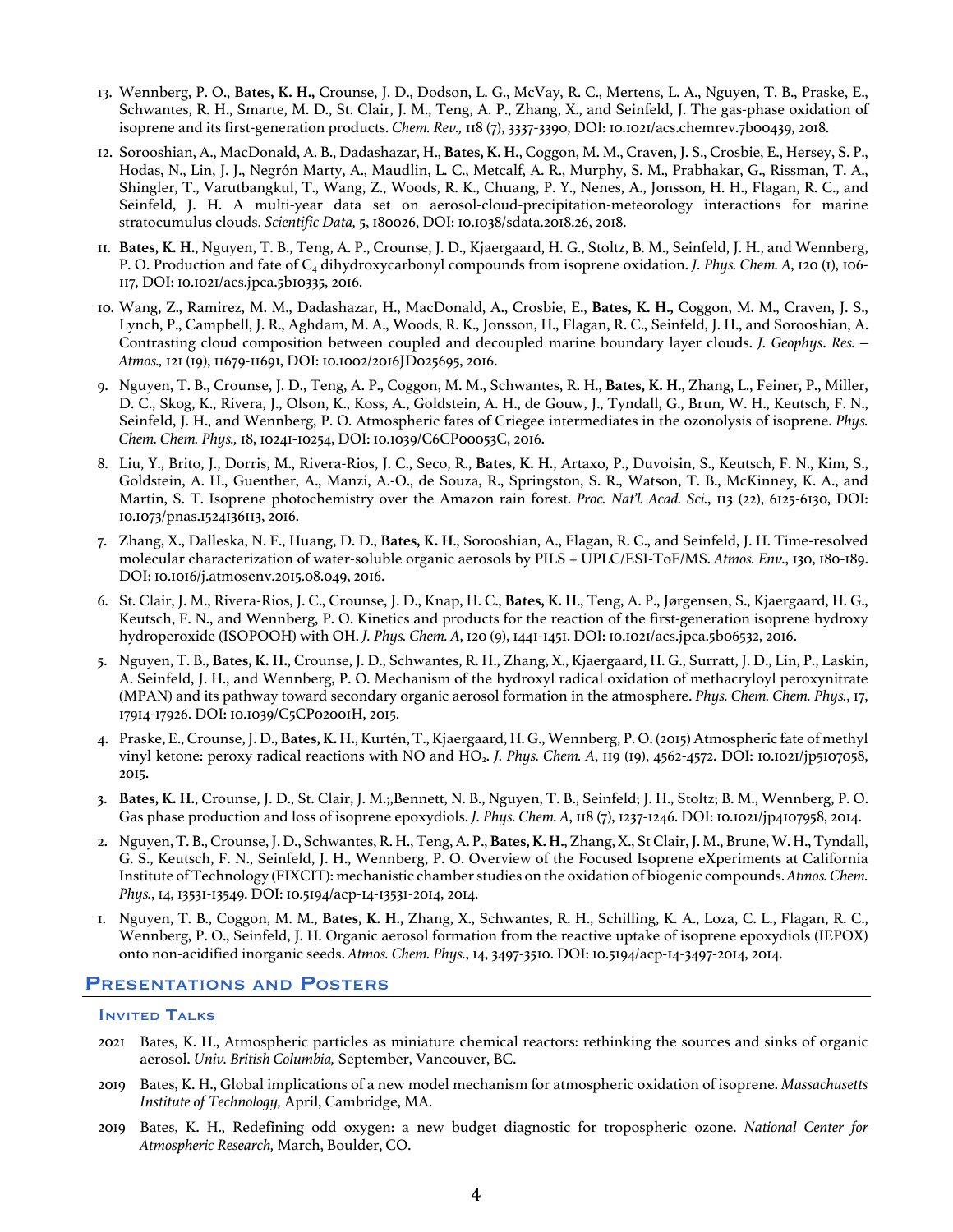- 2018 Bates, K. H., The influence of isoprene on global atmospheric oxidant budgets. *University of Washington,* April, Seattle, WA.
- 2018 Bates, K. H., Atmospheric isoprene oxidation and smog formation in remote environments. *Københavns Universitet,*  March, Copenhagen, Denmark.

#### **CONFERENCE TALKS**

- 2022 Bates, K. H., *et al.* Organic Aerosol Photooxidation as a Major Source of Formic and Acetic Acids to the Continental Boundary Layer. *American Meteorological Society Annual Meeting*, January, Houston, TX (virtual).
- 2021 Bates, K. H., *et al.* Dimer formation and SOA yields from the reaction of  $\alpha$ -pinene with NO<sub>3</sub>. *Pacifichem*, December, Honolulu, HI (virtual).
- 2021 Bates, K. H., *et al.* SOA and organic nitrate formation from the reaction of a-pinene with NO3 under simulated nighttime conditions, *American Association for Aerosol Research*, October, Albuquerque, NM (virtual).
- 2021 Bates, K. H., *et al.* Increased photochemical sinks help balance the SOA budget: experimental evidence and modeling results, *American Association for Aerosol Research*, October, Albuquerque, NM (virtual).
- 2020 Bates, K. H., *et al.* Intercomparison and optimization of aromatic oxidation mechanisms. *Atmospheric Chemical Mechanisms*, November, Davis, CA (virtual).
- 2020 Bates, K. H., *et al.* Organic hydroperoxides and the catalytic role of formaldehyde in atmospheric sulfate formation. *American Chemical Society Fall Meeting*, August, San Francisco, CA (virtual). Invited.
- 2020 Bates, K. H., *et al.* An expanded definition of the odd oxygen family for tropospheric ozone budgets: Implications for ozone lifetime, stratospheric influence, and source tagging. *American Meteorological Society Annual Meeting*, January, Boston, MA. Invited.
- 2019 Bates, K. H., *et al.* Modeling the effects of an updated isoprene oxidation mechanism on organic aerosol, reactive nitrogen, and sulfate budgets. *American Association for Aerosol Research*, October, Portland, OR.
- 2019 Bates, K. H., *et al.* Redefining odd oxygen: a new budget diagnostic for tropospheric ozone. *International GEOS-Chem Conference,* May, Cambridge, MA.
- 2019 Bates, K. H., *et al.* An expanded definition of odd oxygen for improved tropospheric ozone accounting. *American Meteorological Society Annual Meeting*, January, Phoenix, AZ.
- 2017 Bates, K. H., *et al.* Isoprene oxidation mechanisms and secondary organic aerosol formation under HO2-dominated conditions. *ACCESS XIV,* July, Brookhaven, NY.
- 2017 Bates, K. H., *et al.* Updated isoprene chemistry in GEOS-Chem: mechanisms and impacts. *International GEOS-Chem Conference,* May, Cambridge, MA.
- 2016 Bates, K. H., *et al.* Incorporating recent advances in isoprene photooxidation into GEOS-Chem: Effects on oxidant, NOX, and VOC budgets. *American Geophysical Union Fall Meeting*, December, San Francisco, CA.
- 2016 Bates, K. H., *et al.* Determinants of isoprene SOA yields from recent comprehensive chamber studies. *American Association for Aerosol Research*, October, Portland, OR.
- 2015 Bates, K. H., *et al.* Secondary organic aerosol yields from isoprene oxidation under low-NO conditions. *American Association for Aerosol Research*, October, Minneapolis, MN.

#### Conference Posters

- 2020 Bates, K. H., *et al.* The global budget of atmospheric methanol: New constraints on secondary, oceanic, and terrestrial sources*. American Geophysical Union Fall Meeting*, December, San Francisco, CA (virtual).
- 2019 Bates, K. H., *et al.* Combined volatility-based partitioning and reactive-uptake parameterizations of SOA formation in GEOS-Chem: Application to isoprene*. European Aerosol Conference*, August, Gothenburg, Sweden.
- 2019 Bates, K. H., *et al.*An expanded definition of the odd oxygen family for tropospheric ozone budgets*. Gordon Research Conference on Atmospheric Chemistry,* July, Newry, ME.
- 2018 Bates, K. H., *et al.* Modeling the effects of isoprene oxidation and hydrogen shift reactions on HOx, NOx, and ozone*. American Geophysical Union Fall Meeting*, December, Washington, DC.
- 2018 Bates, K. H., *et al.* Coupled gas and particle phase modeling of isoprene SOA formation*. American Association for Aerosol Research*, September, St. Louis, MO.
- 2018 Bates, K. H., *et al.* New constraints on budgets of oxidized volatile organic compounds in the remote troposphere*. iCACGP-IGAC*, September, Takamatsu, Kagawa, Japan.